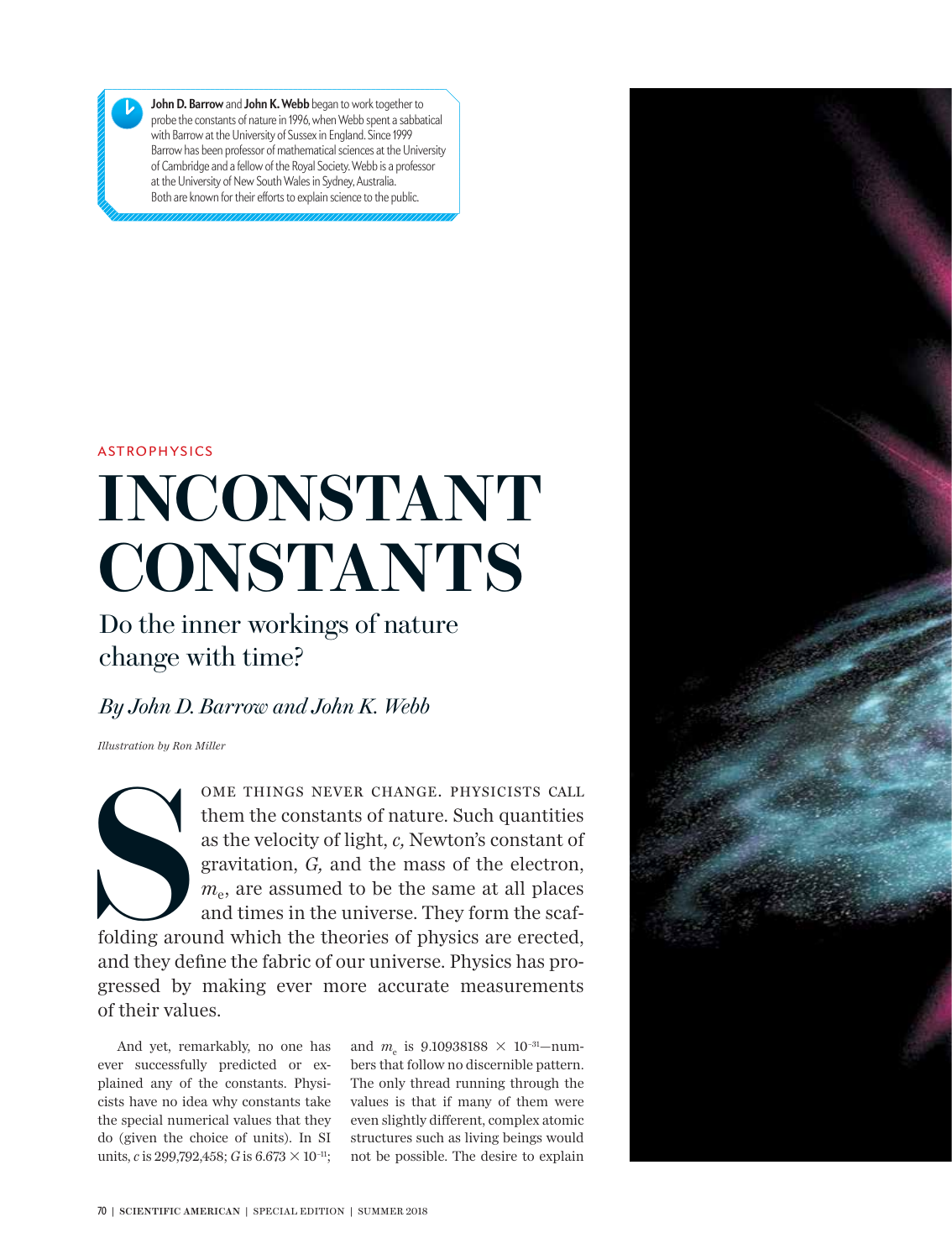

#### **IN BRIEF**

**Physicists routinely** assume that quantities such as the speed of light are constant: they have the same values everywhere in space and time.

**The authors** and their collaborators have called that assumption into question. By comparing quasar observations with laboratory reference measurements, they have argued that chemical elements in different regions of the universe may be absorbing light differently than the same elements on Earth. The data suggest that one of the constants, known as the fine-structure constant, drifts gradually by a few parts per million across the entire observable universe. **Small though it might seem**, this change, if confirmed, would be revolutionary. It could be a sign that space has extra dimensions.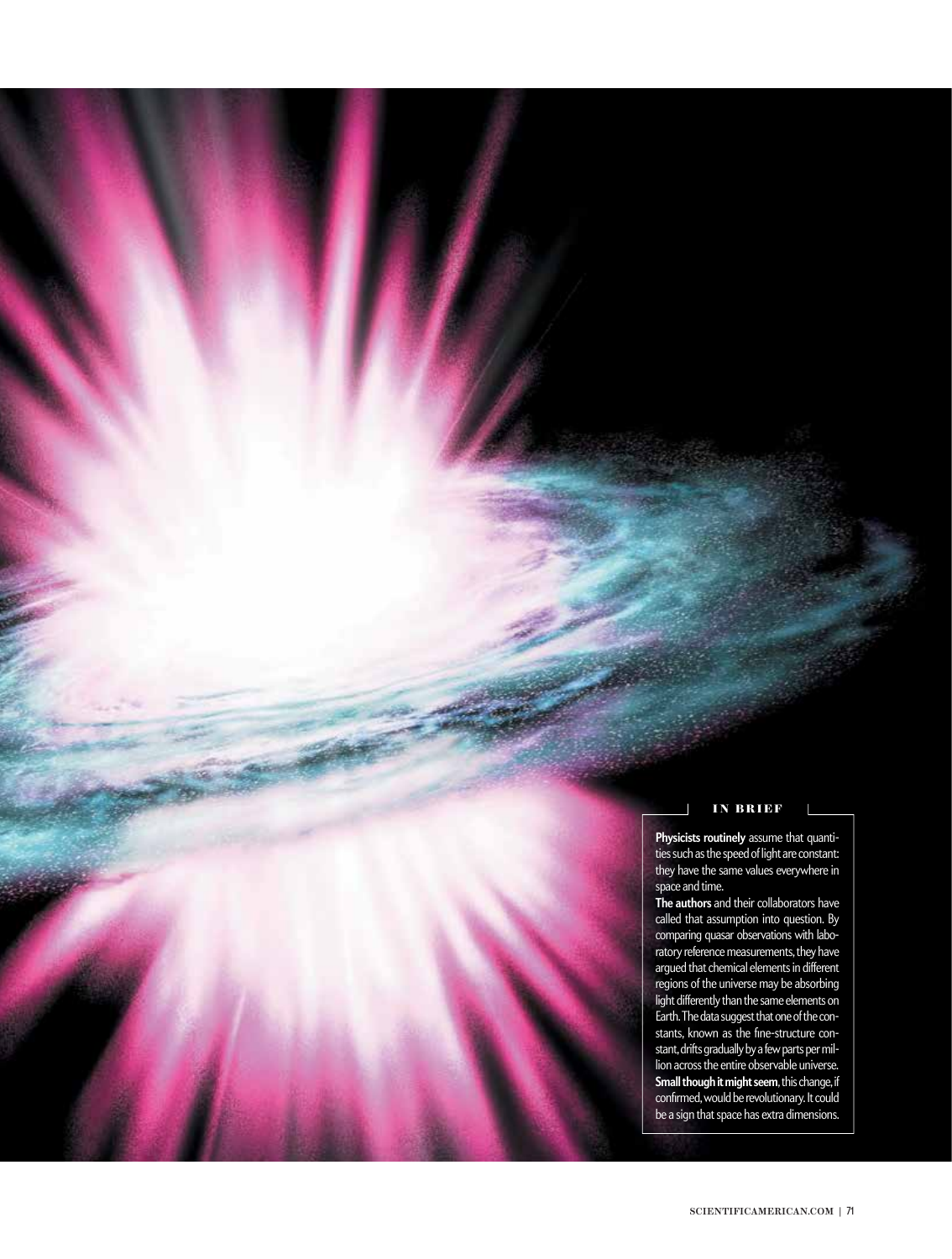the constants has been one of the driving forces behind efforts to develop a complete unified description of nature, or "theory of everything." Physicists have hoped that such a theory would show that each of the constants of nature could have only one logically possible value. It would reveal an underlying order to the seeming arbitrariness of nature.

In recent years, however, the status of the constants has grown more muddied, not less. Researchers have found that the best candidate for a theory of everything, the variant of string theory called M-theory, is self-consistent only if the universe has more than four dimencould be one of many isolated oases surrounded by an infinity of lifeless space a surreal place where different forces of nature hold sway and particles such as electrons or structures such as carbon atoms and DNA molecules could be impossibilities. If you tried to venture into that outside world, you would cease to be.

Thus, string theory gives with the right hand and takes with the left. It was devised in part to explain the seemingly arbitrary values of the physical constants, and the basic equations of the theory contain few arbitrary parameters. Yet so far string theory offers no explanation for the observed values of the constants.

**IF WE LOOKED FAR ENOUGH OUT IN SPACE, WE MIGHT BEGIN TO SEE REGIONS WHERE THE "CONSTANTS" HAVE SETTLED INTO DIFFERENT VALUES** 

sions of space and time—as many as seven more. One implication is that the constants we observe may not, in fact, be the truly fundamental ones. Those live in the full higher-dimensional space, and we see only their three-dimensional "shadows."

Meanwhile physicists have also come to appreciate that the values of many of the constants may be the result of mere happenstance, acquired during random events and elementary particle processes early in the history of the universe. In fact, string theory allows for a vast number—10500—of possible "worlds" with different self-consistent sets of laws and constants. Thus far researchers have no idea why our combination was selected. Continued study may reduce the number of logically possible worlds to just one, but we have to remain open to the unnerving possibility that our known universe is but one of many—a part of a multiverse—and that different parts of the multiverse exhibit different solutions to the theory, our observed laws of nature being merely one edition of many systems of local bylaws.

No further explanation would then be possible for many of our numerical constants other than that they constitute a rare combination that permits consciousness to evolve. Our observable universe

#### **A RULER YOU CAN TRUST**

indeed, the word "constant" may be a misnomer. Our constants could vary both in time and in space. If the extra dimensions of space were to change in size, the "constants" in our three-dimensional world would change with them. If we looked far enough out in space, we might begin to see regions where the "constants" have settled into different values. Ever since the 1930s researchers have speculated that the constants may not be constant. String theory gives this idea a theoretical plausibility and makes it all the more important for observers to search for deviations from constancy.

Such experiments are challenging. The first problem is that the laboratory apparatus itself may be sensitive to changes in the constants. The size of all atoms could be increasing, but if the ruler you are using to measure them is getting longer, too, you would never be able to tell. Experimenters routinely assume that their reference standards—rulers, masses, clocks are fixed, but they cannot do so when testing the constants. They must focus on constants that have no units—they are pure numbers—so their values are the same irrespective of the units system. An example is the ratio of two masses, such as the proton mass to the electron mass.

One ratio of particular interest combines the velocity of light, *c,* the electric charge on a single electron, *e,* Planck's constant, *h,* and the so-called vacuum permittivity,  $\varepsilon_{_0}.$  This famous quantity, alpha  $(\alpha) = e^2/2\varepsilon_0 hc$ , called the fine-structure constant, was first introduced in 1916 by Arnold Sommerfeld, a pioneer in applying the theory of quantum mechanics to electromagnetism. It quantifies the relativistic (*c*) and quantum (*h*) qualities of electromagnetic (*e*) interactions involving charged particles in empty space  $(\varepsilon_0)$ . Measured to be equal to 1/137.03599976, or approximately  $1/137$ ,  $\alpha$  has endowed the number 137 with a legendary status among physicists (it usually opens the combination locks on their briefcases).

If  $\alpha$  had a different value, all sorts of vital features of the world around us would change. If the value were lower, the density of solid atomic matter would fall (in proportion to  $\alpha^3$ ), molecular bonds would break at lower temperatures  $(\alpha^2)$ , and the number of stable elements in the periodic table could increase ( $1/\alpha$ ). If  $\alpha$ were too big, small atomic nuclei could not exist, because the electrical repulsion of their protons would overwhelm the strong nuclear force binding them together. A value as big as 0.1 would blow carbon apart.

The nuclear reactions in stars are especially sensitive to α. For fusion to occur, a star's gravity must produce temperatures high enough to force nuclei together despite their tendency to repel one another. If  $\alpha$  exceeded 0.1, fusion would be impossible (unless other parameters, such as the electron-to-proton mass ratio, were adjusted to compensate). A shift of just 4 percent in  $\alpha$  would alter the energy levels in the nucleus of carbon to such an extent that the production of this element by stars would shut down.

#### **NUCLEAR PROLIFERATION**

the second experimental problem, less easily solved, is that measuring changes in the constants requires high-precision equipment that remains stable long enough to register any changes. Even atomic clocks can detect drifts in the finestructure constant only over days or, at most, years. If  $\alpha$  changed by more than four parts in 1015 over a three-year period, the best clocks would see it. None have. That may sound like an impressive confirmation of constancy, but three years is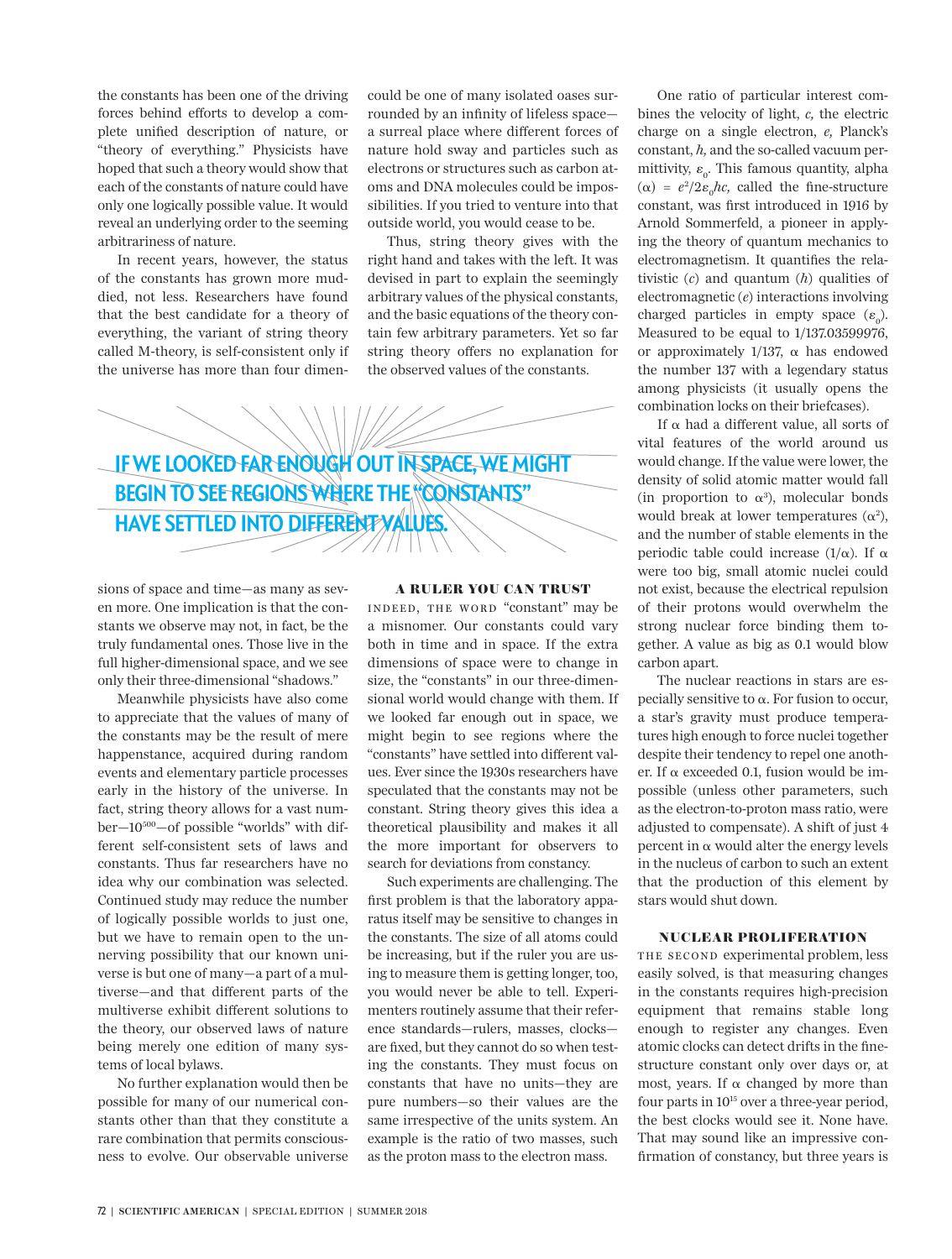**QUANTUM LEAPS** 

## Light and the Fine-Structure Constant

**Several of the best-known constants** of nature, including the speed of light, can be combined into the fine-structure constant  $(\alpha)$ —a number that represents how strongly particles interact through electromagnetic forces. One such interaction is the absorption of photons by atoms. Illuminated by light, an atom absorbs specific colors, each corresponding to photons of a certain wavelength.





Energy levels of electrons within the atom describe the absorption process. The energy of a photon is transferred to an electron, which jumps up the ladder of allowable levels. Each possible jump corresponds to a distinct wavelength. The spacing of levels depends on how strongly the electron is attracted to the atomic nucleus and therefore on  $\alpha$ . In the case of magnesium ions (Mg<sup>+</sup>), if  $\alpha$ were smaller, the levels would be closer together. Photons would need less energy (meaning a longer wavelength) to kick electrons up the ladder.

Simulated spectra show how changing  $\alpha$  affects the absorption of near-ultraviolet light by various atomic species. The horizontal black lines represent absorbed wavelengths. Each type of atom or ion has a unique pattern of lines. Changes in the fine-structure constant affect magnesium (Mg), silicon (Si) and aluminum (Al) less than iron (Fe), zinc (Zn), chromium (Cr) and nickel (Ni).



a cosmic eyeblink. Slow but substantial changes during the long history of the universe would have gone unnoticed.

Fortunately, physicists have found other tests. During the 1970s scientists at the French atomic energy commission noticed something peculiar about the isotopic composition of ore from a uranium mine in Oklo, Gabon: it looked like the waste products of a nuclear reactor. About two billion years ago Oklo must have been the site of a natural reactor.

In 1976 the late Alexander Shlyakhter of the Petersburg Nuclear Physics Institute in Russia and of Harvard University noticed that the ability of a natural reactor to function depends crucially on the precise energy of a particular state of the samarium nucleus that facilitates the capture of neutrons. And that energy depends sensitively on the value of  $\alpha$ . So if the finestructure constant had been slightly different, no chain reaction could have occurred. One did occur, however, which implies that the constant has not changed by more than one part in  $10^8$  over the past two billion years. (Physicists continue to debate the exact quantitative results because of the inevitable uncertainties about the conditions inside the natural reactor.)

In 1962 P. James E. Peebles and Robert Dicke of Princeton University first applied similar principles to meteorites: the abundance ratios arising from the radioactive decay of different isotopes in these ancient rocks depend on α. The most sensitive constraint involves the beta decay of rhenium into osmium. According to work by Keith Olive of the University of Minnesota, Maxim Pospelov of the University of Victoria in British Columbia and their colleagues, at the time the rocks formed,  $\alpha$  was within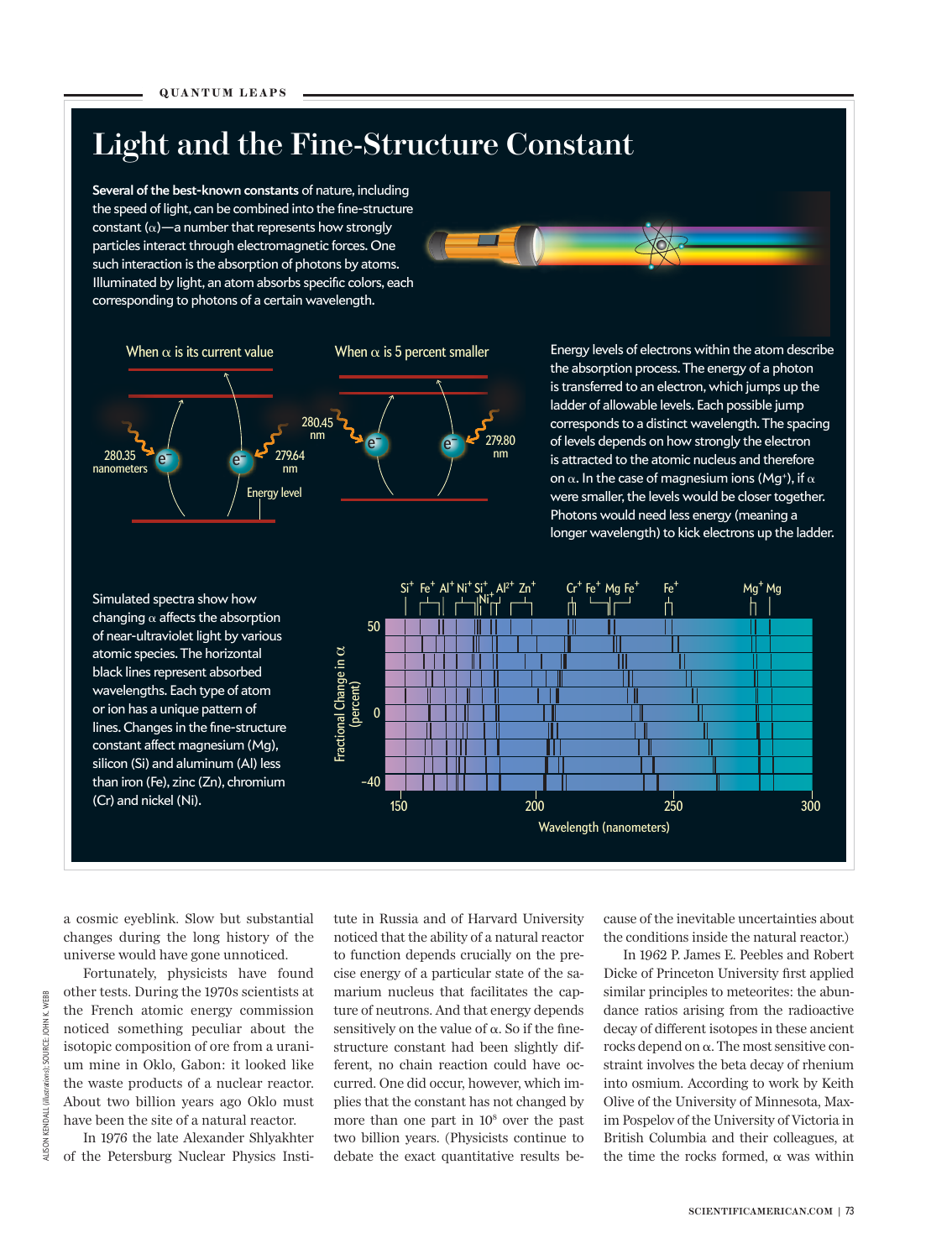# Looking for Changes in Quasar Light

**A distant gas cloud,** backlit by a quasar, gives astronomers an opportunity to probe the process of light absorption and therefore the value of the fine-structure constant—earlier in cosmic history.

**1** Light from a quasar begins its journey to Earth billions of years ago with a smooth spectrum.

**2** On its way, the light passes through one or more gas clouds. The gas blocks specific wavelengths, creating a series of black lines in the spectrum. For studies of the fine-structure constant, astronomers focus on absorption by metals.

**3** By the time the light arrives on Earth, the wavelengths of the lines have been shifted by cosmic expansion. The amount of shift indicates the distance of the cloud and, hence, its age.

**4** The spacing of the spectral lines can be compared with values measured in the laboratory. A discrepancy suggests that the fine-structure constant used to have a different value.

Quasar spectrum, taken at the European Southern Observatory's Very Large Telescope, shows absorption lines produced by gas clouds between the quasar (*arrow point in square*) and us. The position of the lines (*arrow points on scale*) indicates that the light passed through the clouds about 7.5 billion years ago.



two parts in 10<sup>6</sup> of its current value. This result is less precise than the Oklo data but goes back further in time, to the origin of the solar system 4.6 billion years ago.

To probe possible changes over even longer time spans, researchers must look to the heavens. Light takes billions of years to reach our telescopes from distant astronomical sources. It carries a snapshot of the laws and constants of physics at the time when it started its journey or encountered material en route.

#### **LINE EDITING**

astronomy first entered the constants story soon after the discovery of quasars in 1965. The idea was simple. Quasars had just been discovered and identified as

bright sources of light located at huge distances from Earth. Because the path of light from a quasar to us is so long, it inevitably intersects the gaseous outskirts of young galaxies. That gas absorbs the quasar light at particular frequencies, imprinting a bar code of narrow lines onto the quasar spectrum [*see box above*].

Whenever gas absorbs light, electrons within the atoms jump from a low energy state to a higher one. These energy levels are determined by how tightly the atomic nucleus holds the electrons, which depends on the strength of the electromagnetic force between them—and therefore on the fine-structure constant. If the constant was different at the time when the light was absorbed or in the particular region of the universe where it happened, then the energy required to lift the electrons would differ from that required today in lab experiments, and the wavelengths of the transitions seen in the spectra would differ. The way in which the wavelengths change depends critically on the orbital configuration of the electrons. For a given change in  $\alpha$ , some wavelengths shrink, whereas others increase. The complex pattern of effects is hard to mimic by data-calibration errors, which makes the test astonishingly powerful.

Before we began our work two decades ago, attempts to perform the measurement had suffered from two limitations. First, lab researchers had not measured the wavelengths of many of the relevant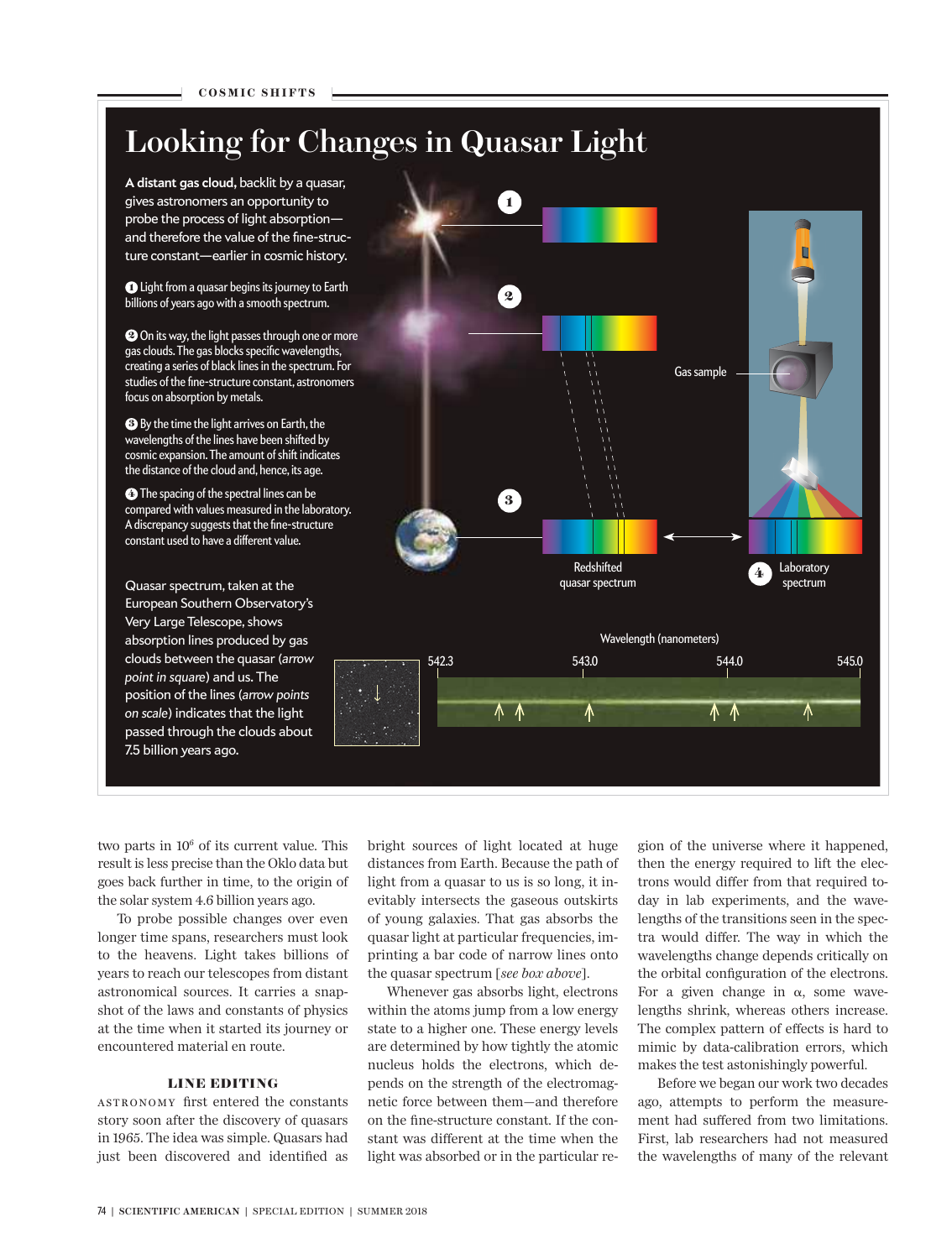spectral lines with sufficient precision. Ironically, scientists used to know more about the spectra of quasars billions of light-years away than about the spectra of samples here on Earth. We needed some high-precision lab measurements against which to compare the quasar spectra, so we persuaded experimenters to undertake them. Initial measurements were done by Anne Thorne and Juliet Pickering of Imperial College London, followed by groups led by the late Sveneric Johansson of Lund Observatory in Sweden, Ulf Griesmann of the National Institute of Standards and Technology, and Rainer Kling, now at the Karlsruhe Institute of Technology in Germany.

The second problem was that previous observers had used so-called alkali-doublet absorption lines—pairs of absorption lines arising from the same gas, such as carbon or silicon. They compared the spacing between these lines in quasar spectra with lab measurements. This method, however, failed to take advantage of one particular phenomenon: a change in  $\alpha$ shifts not just the spacing of atomic energy levels relative to the lowest energy level, or ground state, but also the position of the ground state itself. In fact, this second effect is even stronger than the first. Consequently, the highest precision observers achieved was only about one part in 10<sup>4</sup>.

In 1999 one of us (Webb) and Victor V. Flambaum of the University of New South Wales in Sydney came up with a method to take both effects into account. The result was a breakthrough: it meant 10 times higher sensitivity. Moreover, the method allows different species (for instance, magnesium and iron) to be compared, which allows additional cross-checks. Putting this idea into practice took complicated numerical calculations to establish exactly how the observed wavelengths depend on α in all different atom types. Combined with modern telescopes and detectors, the new approach, known as the many-multiplet method, has enabled us to test the constancy of  $\alpha$  with unprecedented precision.

#### **CHANGING MINDS**

when embarking on this project, we anticipated establishing that the value of the fine-structure constant long ago was the same as it is today; our contribution would simply be higher precision. To our surprise, the first results, in 1999, showed small but statistically significant differ-



ences. Further data confirmed this finding. Based on a total of 128 quasar absorption lines, we found an average increase in  $\alpha$  of close to six parts in a million over the past six billion to 12 billion years.

Extraordinary claims require extraordinary evidence, so our immediate thoughts turned to potential problems with the data or the analysis methods. These uncertainties can be classified into two types: systematic and random. Random uncertainties are easier to understand; they are just that—random. They differ for each individual measurement but average out to be close to zero over a large sample. Systematic uncertainties, which do not average out, are harder to deal with. They are endemic in astronomy. Lab experimenters can alter their instrumental setup to minimize them, but astronomers cannot change the universe, and so they are forced to accept that all their methods of gathering data have an irremovable bias. For example, any survey of galaxies will tend to be overrepresented by bright galaxies because they are easier to see. Identifying and neutralizing these biases present a constant challenge.

The first one we looked for was a distortion of the wavelength scale against which the quasar spectral lines were measured. Such a distortion might conceivably be introduced, for example, during the processing of the quasar data from their raw form at the telescope into a calibrated spectrum. Although a simple linear stretching or compression of the wavelength scale could not precisely mimic a change in  $\alpha$ , even an imprecise mimicry might be enough to explain our results. To test for problems of this kind, we substituted calibration data for the quasar data and analyzed them, pretending they were quasar data. This experiment ruled out simple distortion errors with high confidence.

For more than two years we put up one potential bias after another, only to rule it out after detailed investigation as too small an effect. So far we have identified just one potentially serious source of bias. It concerns the absorption lines produced by the element magnesium. Each of the three stable isotopes of magnesium absorbs light of a different wavelength, but the three wavelengths are very close to one another, and quasar spectroscopy generally sees the three lines blended as one. Based on lab measurements of the relative abundances of the three isotopes, researchers infer the contribution of each. If these abundances in the young universe differed substantially—as might have happened if the stars that spilled magnesium into their galaxies were, on average, heavier than their counterparts today—those differences could simulate a change in  $\alpha$ .

By mid-2010 we completed the analysis of a large amount of new data from the Very Large Telescope (VLT) operated by the European Southern Observatory and obtained 153 new measurements. All the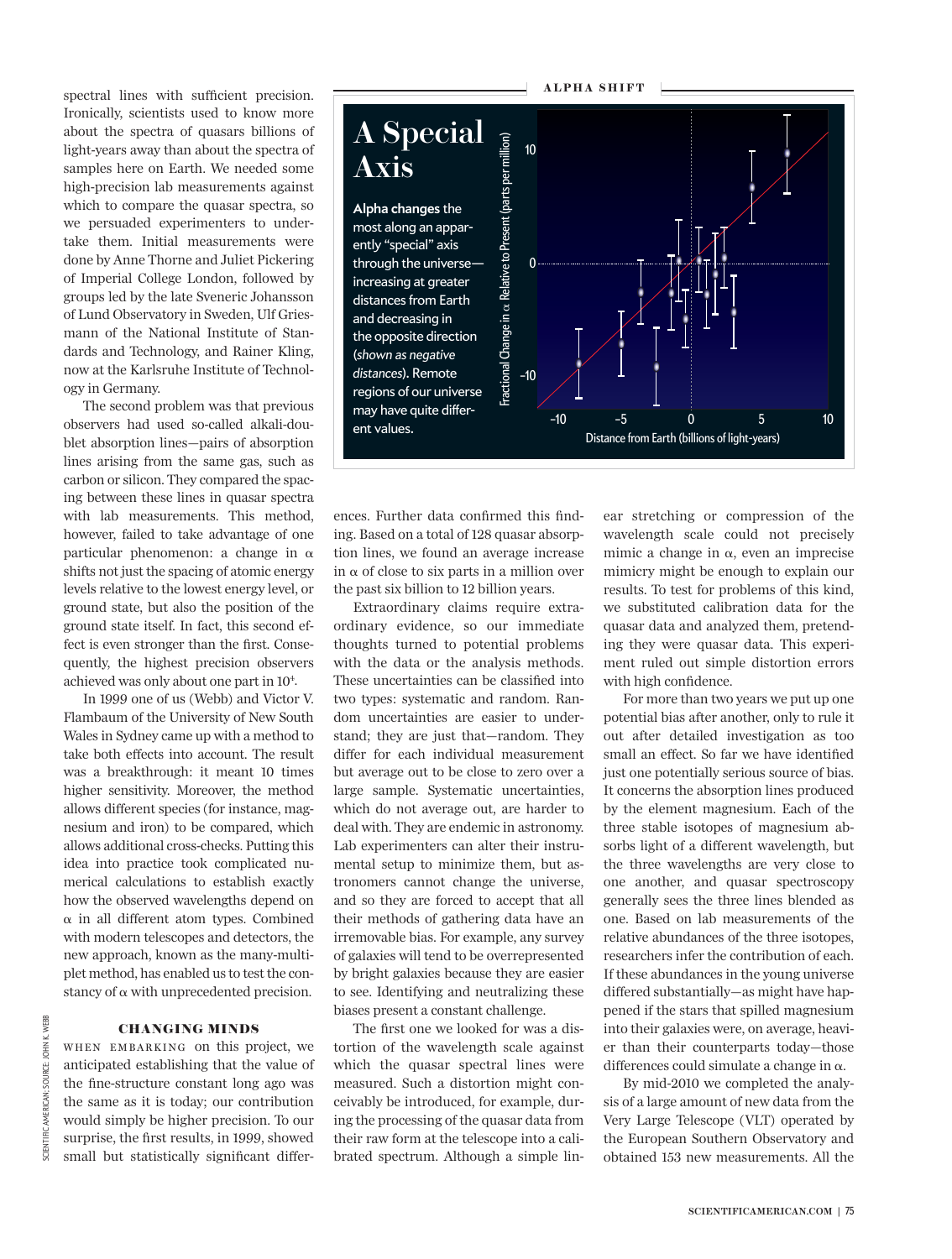### Sometimes It Changes, Sometimes Not

**According to the authors' theory,** the fine-structure constant should have stayed constant during certain periods of cosmic history and increased during others. Future data may reveal that effect, but so far only a variation with location in the universe has tentatively been detected.



data our group had previously analyzed had come from the Keck telescopes on Mauna Kea in Hawaii. For these new VLT data, everything was different—the telescopes, the spectrograph, the detectors and the software used for the initial stages of the data analysis. These VLT data therefore provided a beautiful cross-check with our results from the Keck telescopes.

We thought it was possible that the new data would show no change in α at all or that they would show the same effect the Keck data did—with  $\alpha$  appearing smaller at higher redshifts. What we actually found was truly astonishing and, if correct, will revolutionize some of our most fundamental concepts in physics.

The new VLT data showed not a smaller value of α at high redshift but a *larger* value, larger by just about the same amount as the Keck data are smaller. How can this be? Our immediate thought was that we were seeing evidence for systematic problems in both data sets. Add the Keck and VLT samples together, and to a good approximation, the combined sample shows no change in α with redshift. Problem solved. The

constants are really constant after all. But if that is the explanation, it re-

quires two different systematic effects, one for each telescope, such that both effects are, independently, of the same magnitude but opposite sign. This is not impossible, although so far we have not managed to identify what this unknown pair of systematic effects could be.

We have discovered another curiosity, however. The Keck data cover a largish portion of the sky in the Northern Hemisphere, large enough to ask whether there is any "preferred direction" for the change in α seen with that sample. Put another way: Could it be that  $\alpha$  changes not with redshift but with position on the sky? A simple analysis identified one particular direction for which that might be the case. Surprisingly, when the VLT data are analyzed independently, the same direction pops up. The VLT is in Chile and, on average, points to a very different part of the universe than the Keck telescopes do. Another coincidence? Possibly, but that now makes two coincidences.

What happens when we merge the old

Keck and the new VLT samples? The result is positively intriguing: the directional dependence becomes highly significant. Deriving such a result by chance appears to be extremely unlikely. If the result is a fluke, we might expect a subset of the data to be generating a rogue result. With this in mind, we devised a simple test to iteratively reduce the sample, discarding one point at a time, to see how much data we needed to eliminate before the apparent spatial dependence of  $\alpha$  vanishes. We found that we needed to throw away half the data before the chance probability reduced to a sufficiently unimpressive level! Again, perhaps this is a fluke. Despite extensive attempts, however, we have yet to find a combination of systematic effects in the data that could mimic a spatial dependence. Alpha appears to change spatially—across, perhaps, the entire observable universe. Any change with time is smaller and is currently below our detection sensitivity.

#### **REFORMING THE LAWS**

if our findings prove to be right, the consequences are enormous, though only partially explored. Until quite recently, all attempts to evaluate what happens to the universe if the fine-structure constant changes were unsatisfactory. They amounted to nothing more than assuming that  $\alpha$  became a variable in the same formulas that had been derived assuming it was a constant. This is a dubious practice. If  $α$  varies, then its effects must conserve energy and momentum, and they must influence the gravitational field in the universe. In 1982 Jacob D. Bekenstein of the Hebrew University of Jerusalem was the first to generalize the laws of electromagnetism to handle inconstant constants rigorously. Bekenstein's theory elevates  $\alpha$  from a mere number to a so-called scalar field, a dynamic ingredient of nature. His theory did not include gravity, however. Almost 20 years ago one of us (Barrow), with João Magueijo of Imperial College London, and Håvard B. Sandvik, then also at Imperial, extended it to do so.

This theory makes appealingly simple predictions. Variations in  $\alpha$  of a few parts per million should have a completely negligible effect on the expansion of the universe. That is because electromagnetism is much weaker than gravity on cosmic scales. But although changes in the fine-